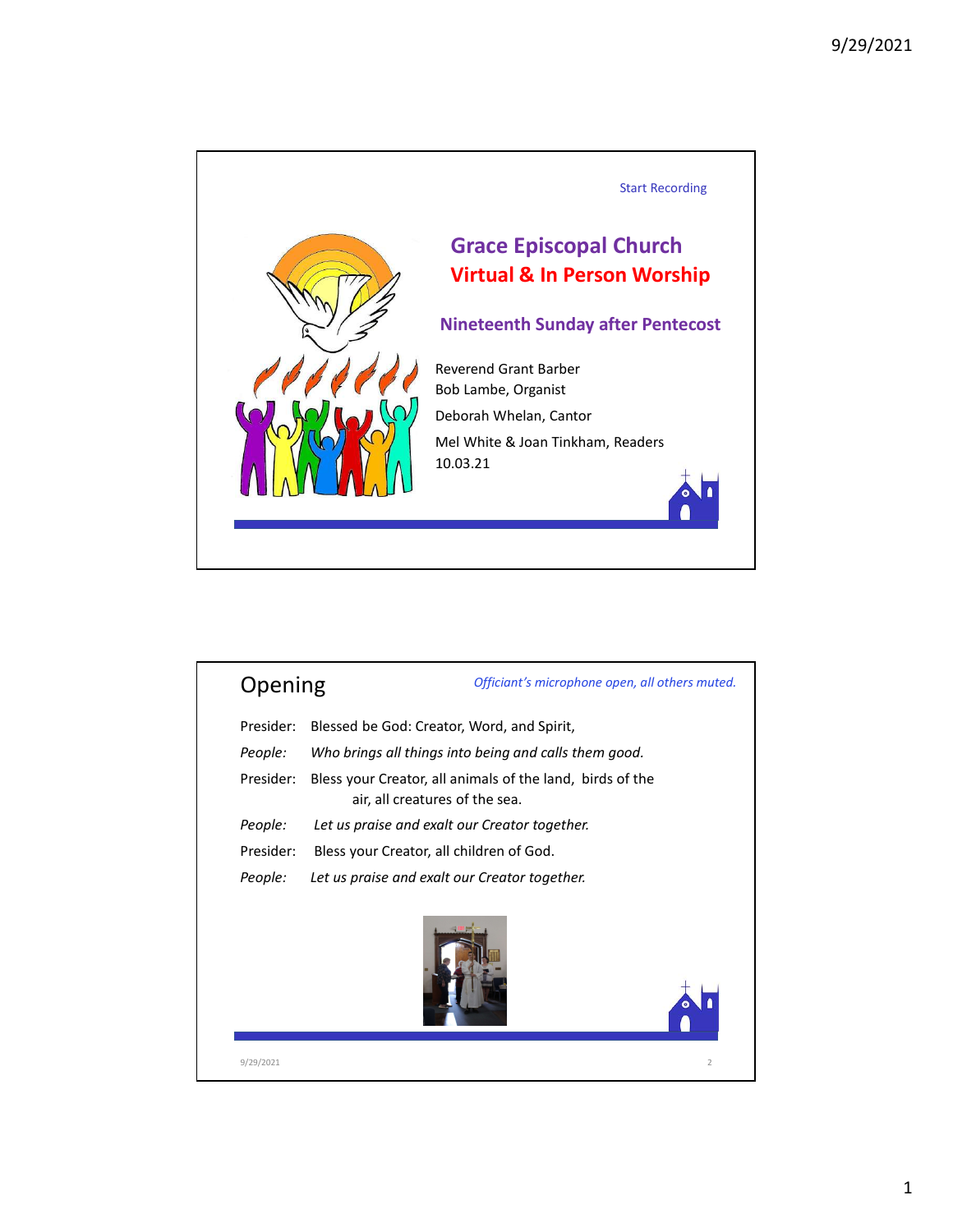

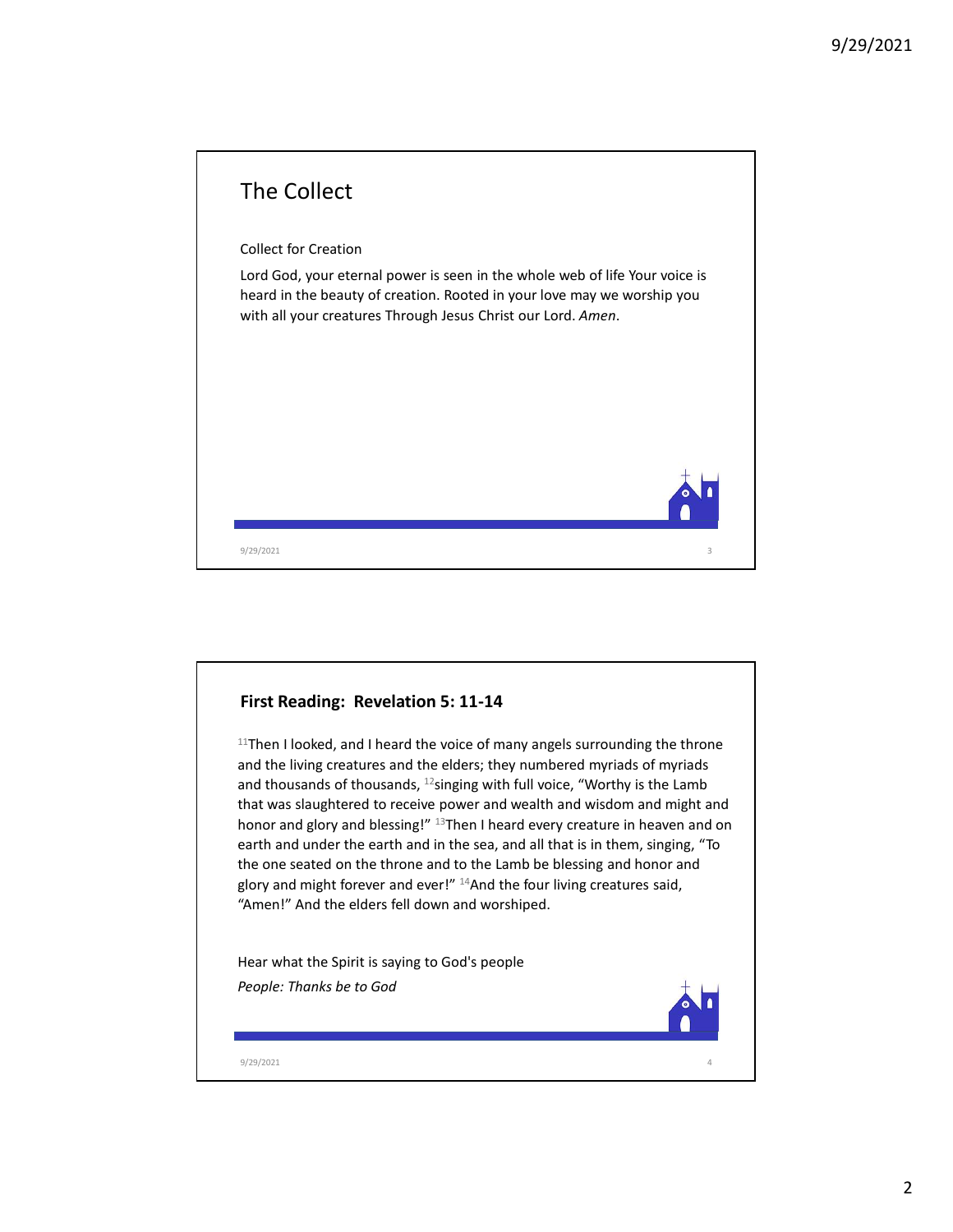

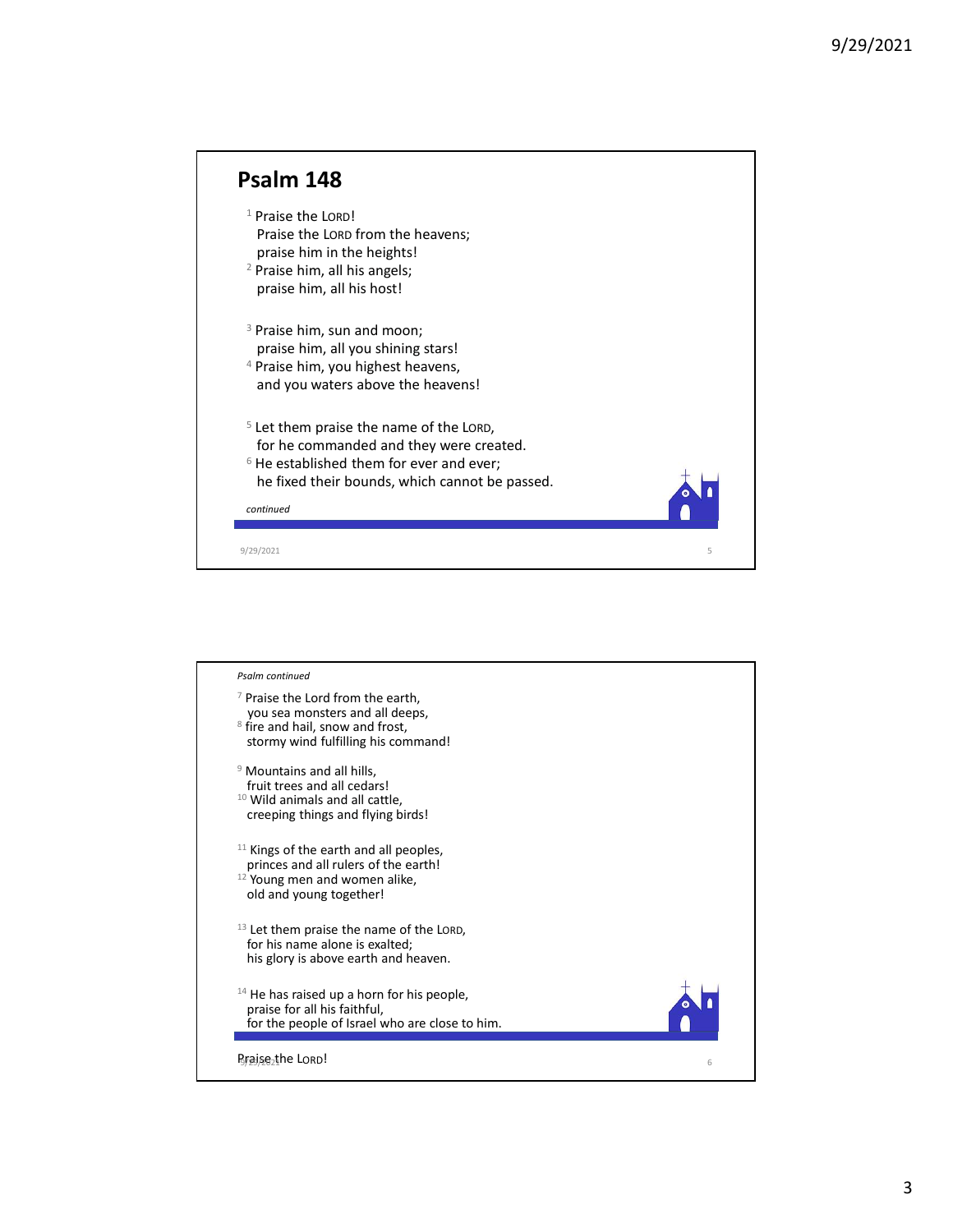7

## Gospel Matthew 6:25-33

The Holy Gospel of Our Lord Jesus Christ according to Mark People: Glory to you, Lord Christ

25 'Therefore I tell you, do not worry about your life, what you will eat or what you will drink,<sup>\*</sup> or about your body, what you will wear. Is not life more than food, and the body more than clothing?  $^{26}$  Look at the birds of the air; they neither sow nor reap nor gather into barns, and yet your heavenly Father feeds them. Are you not of more value than they? <sup>27</sup>And can any of you by worrying add a single hour to your span of life?<sup>\*</sup> <sup>28</sup>And why do you worry about clothing? Consider the lilies of the field, how they grow; they neither toil nor spin, 29yet I tell you, even Solomon in all his glory was not clothed like one of these.  $30$ But if God so clothes the grass of the field, which is alive today and tomorrow is thrown into the oven, will he not much more clothe you—you of little faith? 31Therefore do not worry, saying, "What will we eat?" or "What will we drink?" or "What will we wear?" <sup>32</sup>For it is the Gentiles who strive for all these things; and indeed your heavenly Father knows that you need all these things. <sup>33</sup>But strive first for the kingdom of God<sup>\*</sup> and his<sup>\*</sup> righteousness, and all these things will be given to you as well. The Prayers of the People - Reader<br>
Rather feeds them. Are you not of more value than they? <sup>22</sup> And can any of<br>
you by worrying add a single hour to your span of ite? <sup>22</sup> <sup>2</sup> And can any of<br>
you by worrying add a single

The Gospel of the Lord People: Praise to you Lord Christ

Leader: Let us pray

People: O God of justice and plenty, whose generous earth was created in beauty, for the nourishment of its people, and to sing of your glory: We confess that through our sinfulness we have harvested injustice and pollution, and not your abundance; the land has become strange to us. We turn to you, O God. We renounce evil. We seek your forgiveness. We choose to be made whole. The Cospier of the People - Reader<br>
People: Praise to you Lord Christ<br>
People: Praise to you Lord Christ<br>
Leader: Let us pray<br>
People: O God of justice and plenty, whose generous earth was created in beauty, for<br>
the nouri rayers of the People - Reader<br>ader:<br>text us pray<br>eraple: O God of justice and plenty, whose generous earth was created in beauty, for<br>enourishment of its people, and to sing of your glory. We confess that through our<br>fylln

Leader: For our brothers and sisters of the earth: animals, birds, fish, plants and insects, may their humility and simplicity inspire us to live according to you will.

- 
- Leader: For the animals who give us faithful companionship, joy when we are happy and comfort when we are sad.

People: Lord, have mercy

Leader: God creator of the universe, of the earth and sea, of the earth's fruits and flowers, of all humans, habitats and creatures, help us to value and care for your world in all its beauty and fragility.

People: Lord, have mercy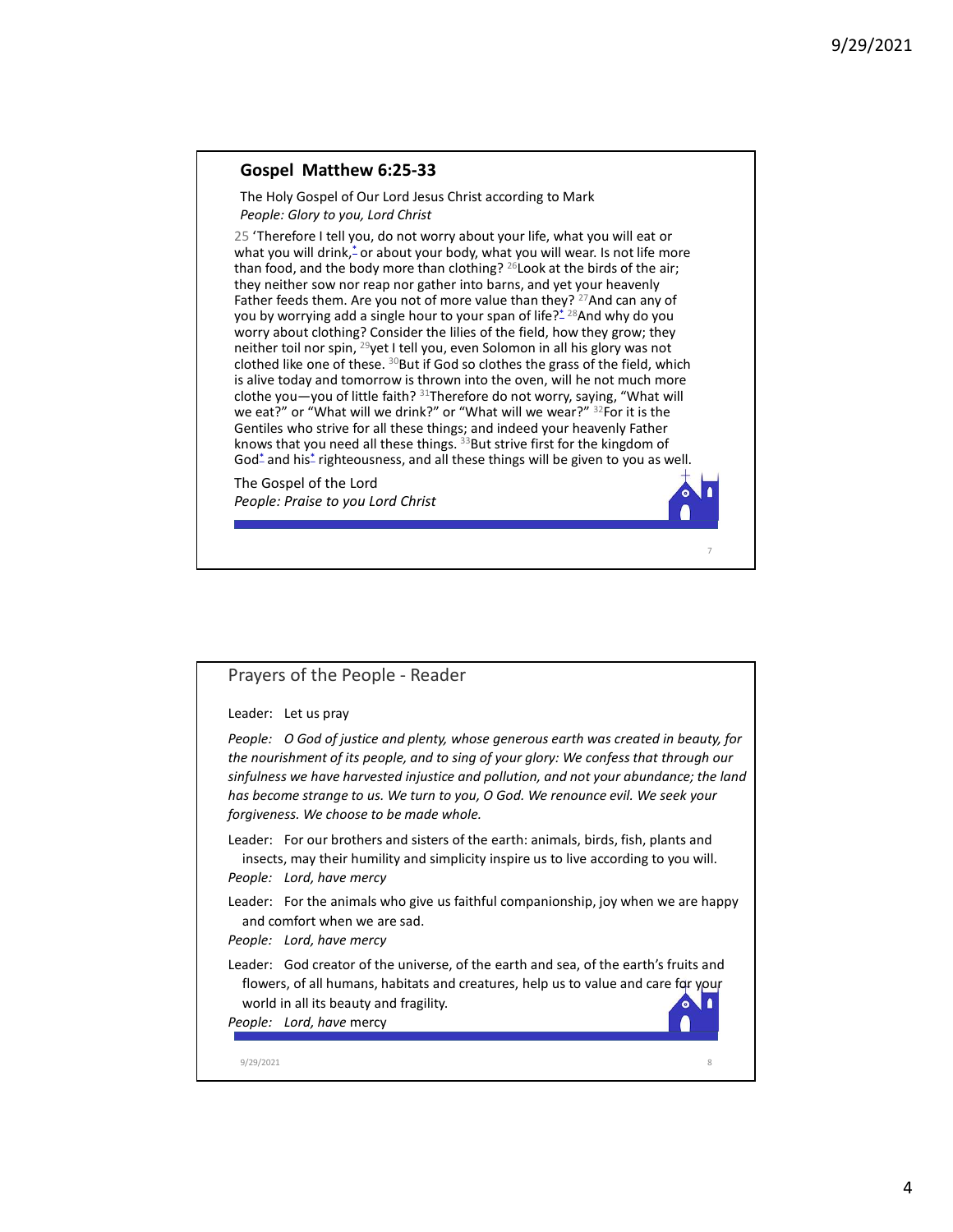

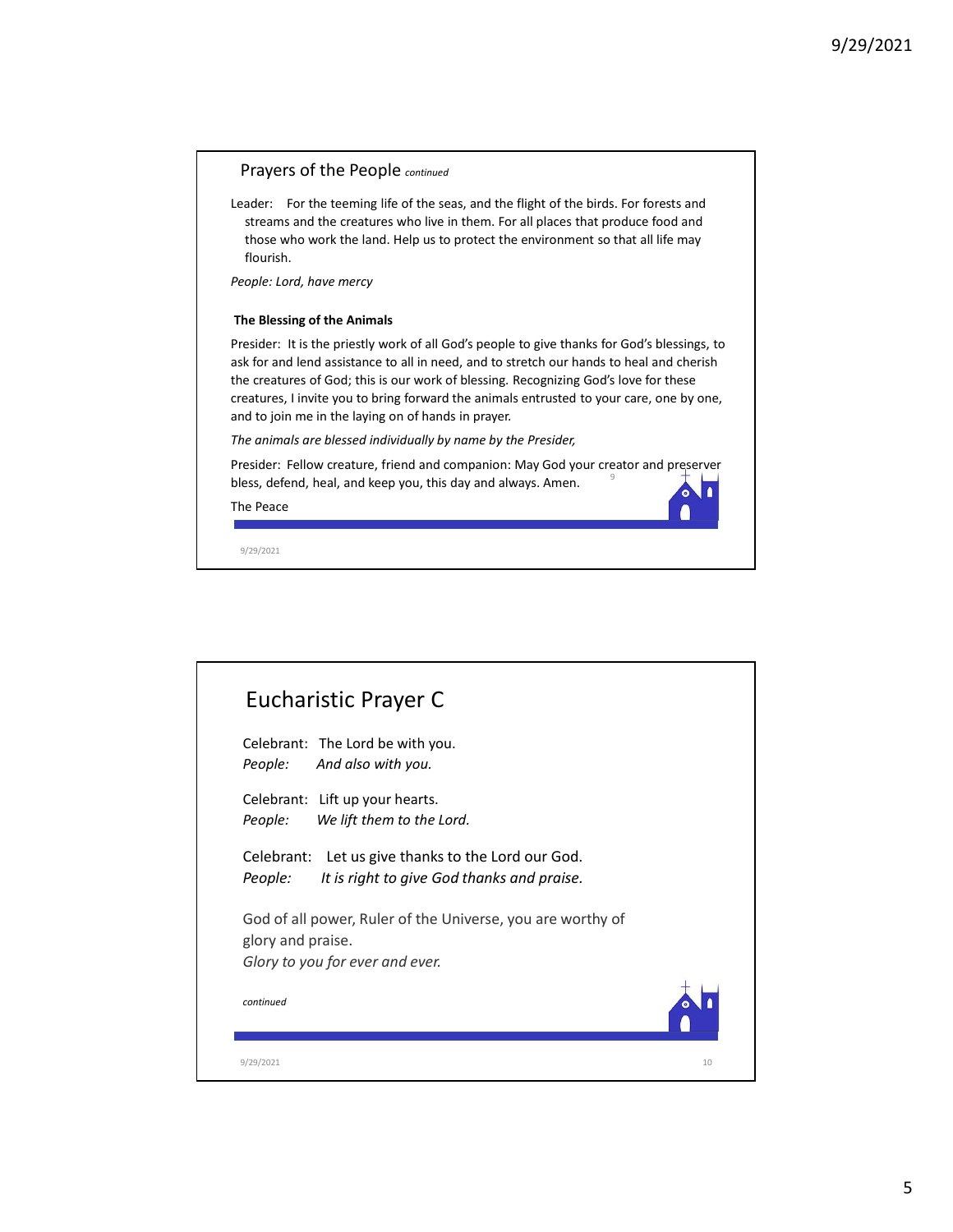

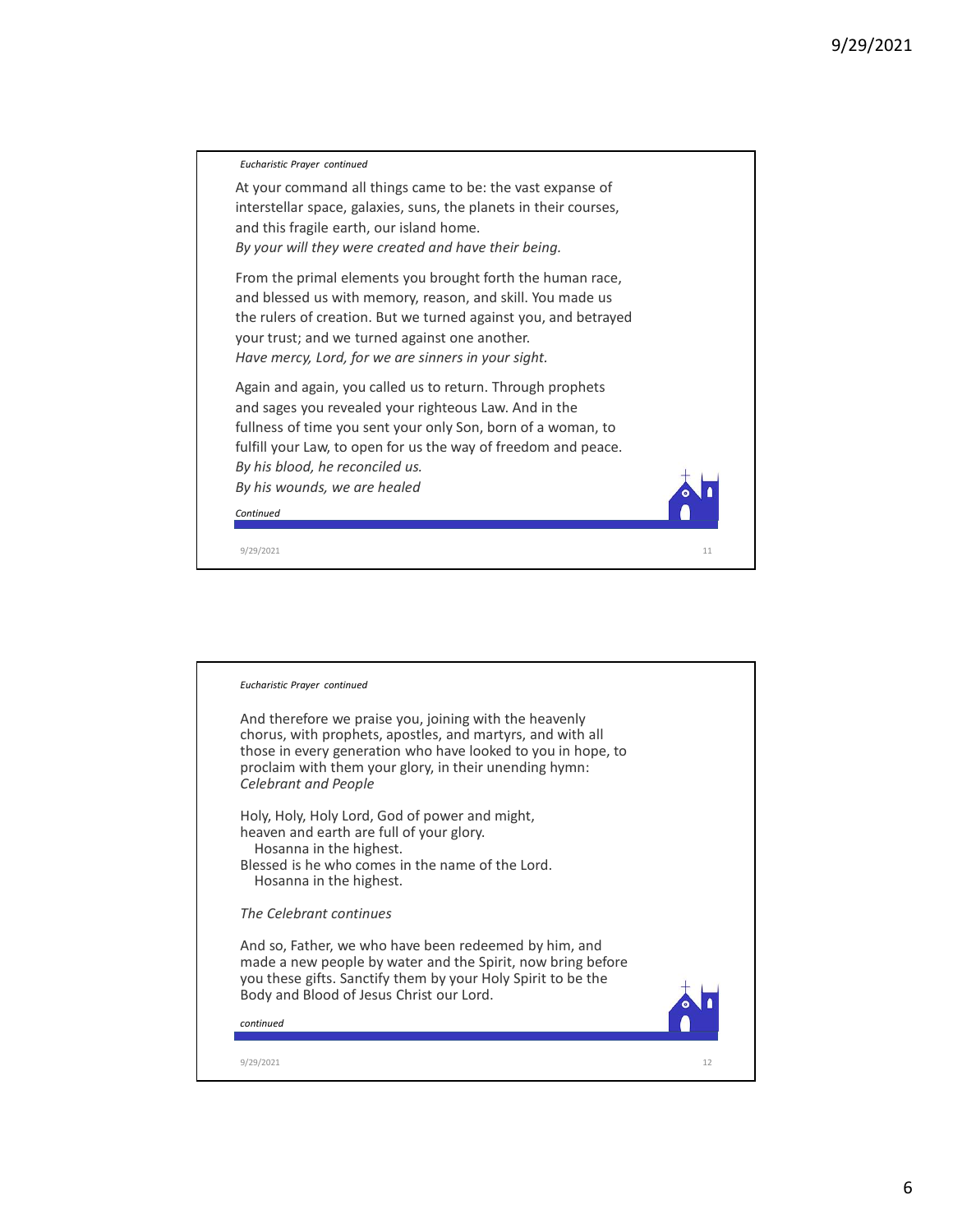

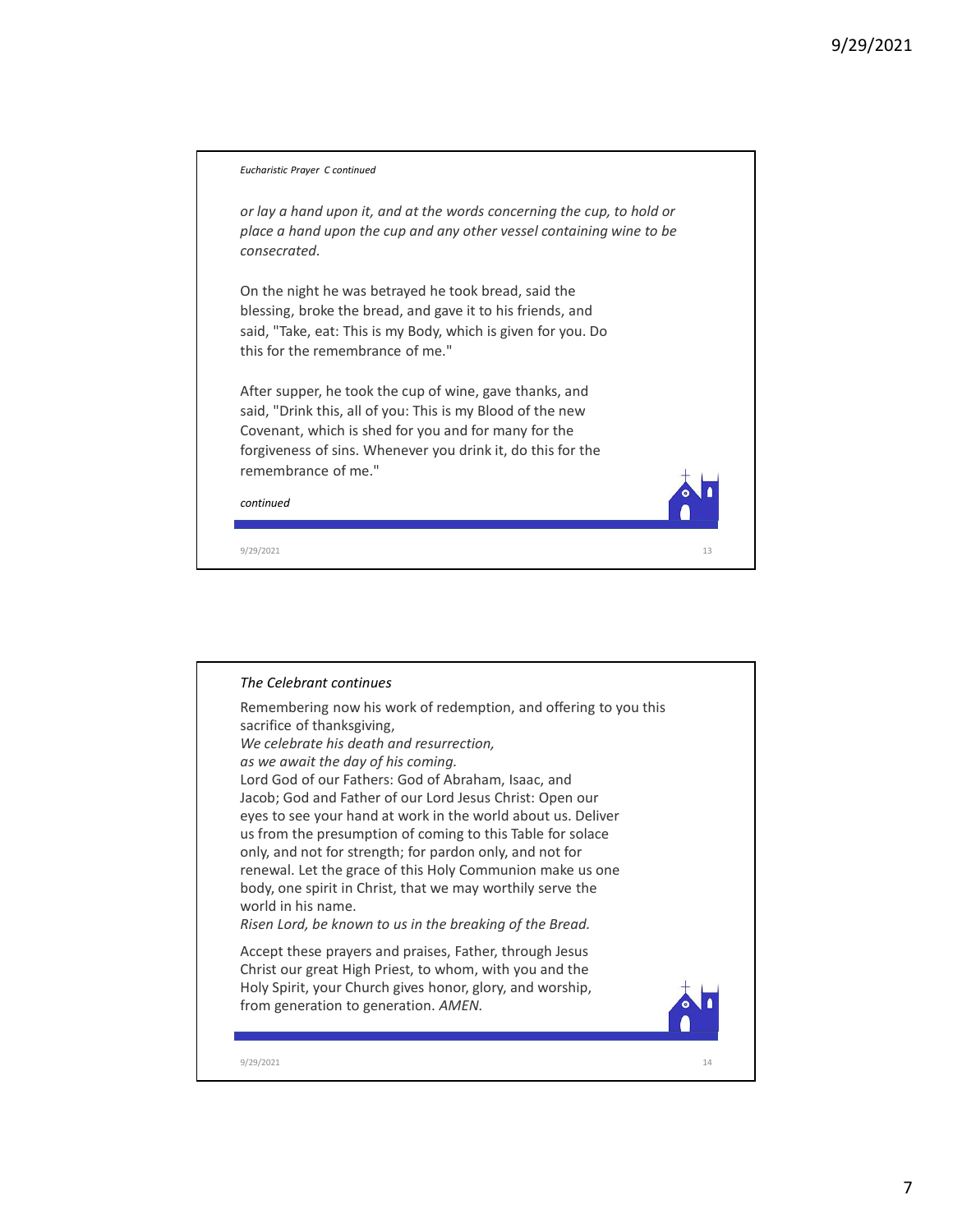